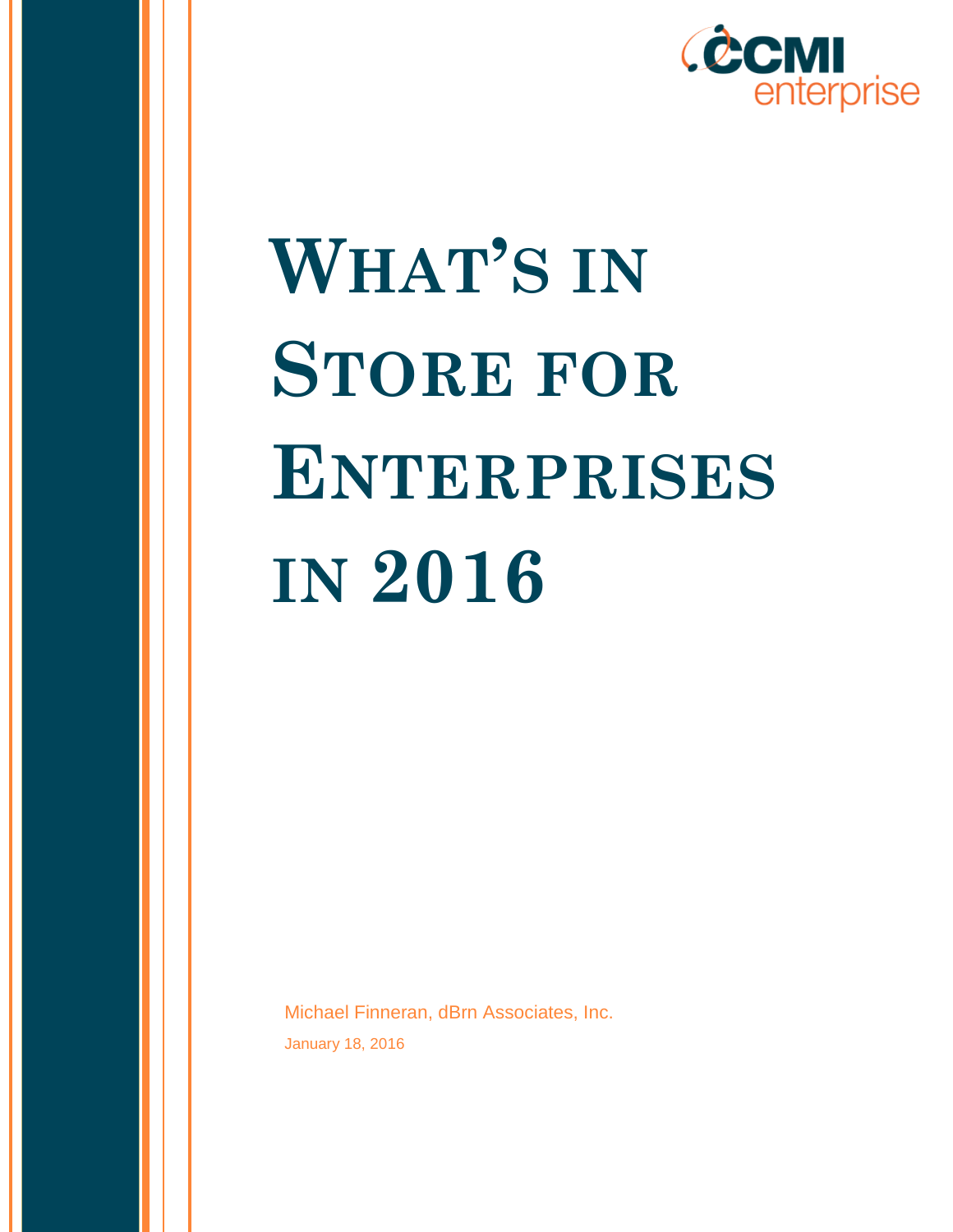# What's in Store for Enterprises in 2016

Enterprise communications continue to evolve, and the combination of ideas from traditional enterprise suppliers like Microsoft, Cisco and Avaya coupled with a whole crop of Silicon Valley start-ups promises to make 2016 an exciting year. When thinking about the future, I'm always drawn to a line from Bill Gates' 1996 book "The Road Ahead", "We always overestimate the change that will occur in the next two years and underestimate the change that will occur in the next ten."

So it is in 2016. Most of the changes we anticipate go back a number of years and might not come to fruition for another two or three. Further, the organization that conceives the idea might not be the one that ultimately reaps the rewards. We see that today with creative startups that challenge established players... organizations spun from the same cloth as Amazon, Uber, eBay and airbnb, companies that have developed technology-based ideas and business models that have reshaped entire industries.

So as we look at the ideas and technologies that will impact enterprises in 2016, we are really looking at macro changes in our field and then taking a snapshot of developments that will play out over a much longer span of time. As Bob Dylan sang in "The Times They Are a Changin'", "And don't speak too soon 'cause the wheel's still in spin, and there's no tellin' who that it's naming."

#### UC&C - THE RISE OF THE LATTER "C"

Unified communications, the integration of communications tools including voice, video, email and text in single dashboard with presence capability to allow users the ability to see a correspondent's availability status (Available, Busy, On Phone, In Meeting, Out of Office, etc.) has spawned an additional "C" for "collaboration". It is that latter "C" that will grow in importance in 2016.

Typically, collaboration delivers the greatest value from the UC&C solution and the greatest ROI to organizations.

Now, through UC&C, users have access not only to their communications tools but the full range of collaboration capabilities including audio and video conferencing, web conferencing and screen sharing. Typically, collaboration delivers the greatest value from the UC&C solution and the greatest ROI to organizations.

The ease with which conferences can be scheduled or set up ad hoc and the click-to-join function is an obvious time saver, and vendors add new tricks and twists with each new release. However, the mix of conferences that are being held is changing. The traditional audio conference still dominates the category, but more and more of those conferences involve a web or screensharing element. The single biggest development is the growth of ad hoc video, either through the UC&C platform or through the public cloud-based versions like Vidyo, Blue Jeans or the old stalwart, Skype.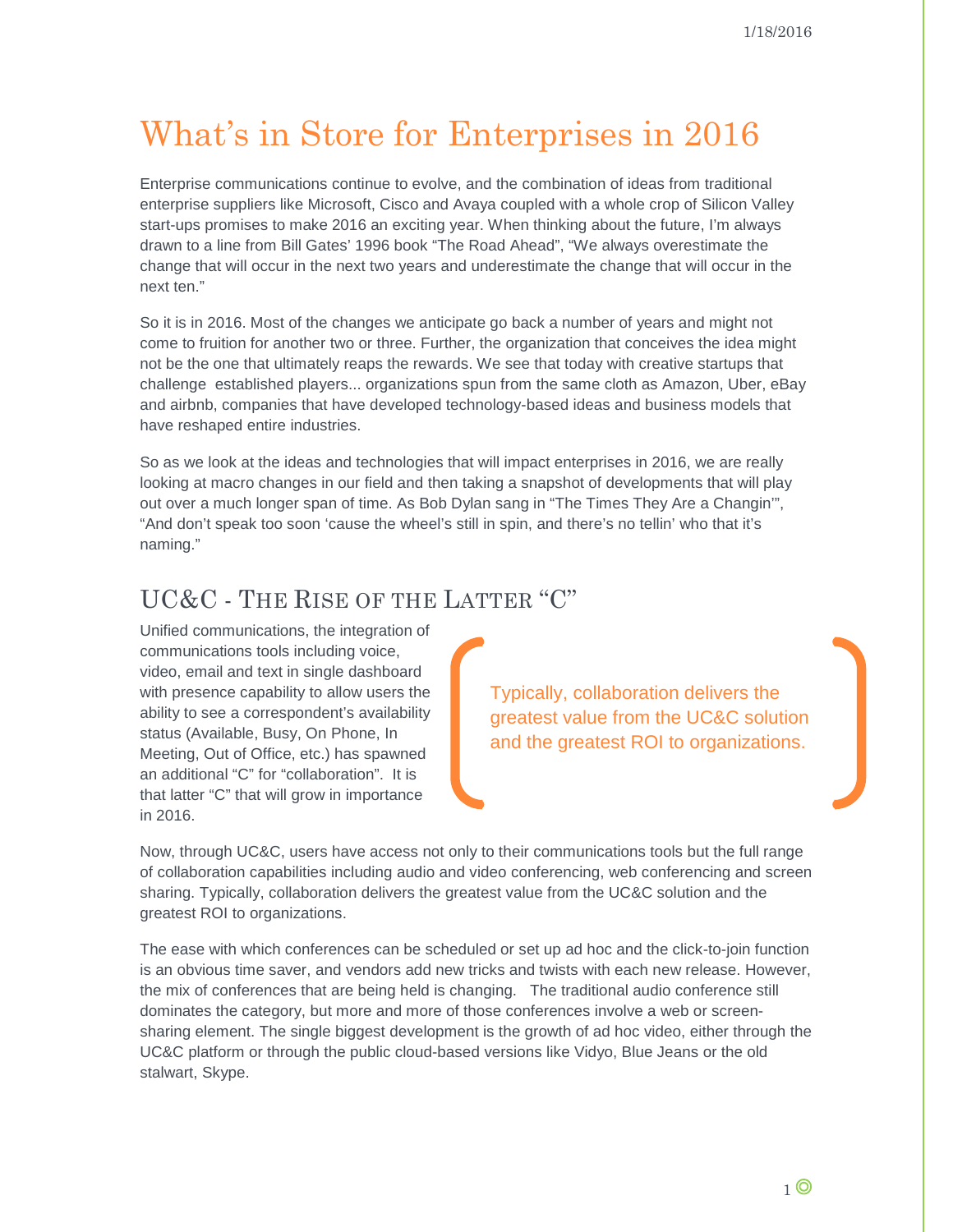Importantly, video is no longer a "Hollywood production." Cisco introduced its TelePresence offering in 2006 and continued with the acquisition of Tandberg in 2009, and each new model offered better HD resolution and generally required more network bandwidth (thereby selling more Cisco switches and routers). These high-end TelePresence systems called for specially designed rooms with adequate and properly configured lighting and usually required on-call technical staff to manage any glitches when the CEO's conference didn't launch as planned.

While high-end rooms are still there, more conferences are originating from huddle rooms, desktops or from work-at-home users. And the only technology you need is a Skype (or Vidyo or Blue Jeans) account, a Logitech camera and a decent residential broadband connection.

### UC&C MORPHS INTO WCC

While UC&C moves along apace, a new set of offerings is taking UC&C in a direction that analyst Dave Michels of [TalkingPointz h](http://www.talkingpointz.com/)as termed Workstream Communications and Collaboration or ["WCC."](http://www.nojitter.com/post/240170502/wcc-makes-communications-strategic-again) Where UC&C is focused on integrating communications, WCC is a new way to organize and manage collaborative projects.

Unify was first out of the gate with this solution that was introduced as Project Ansible and subsequently rebranded as Circuit in 2014. Cisco followed the next year with Project Square, which has now been rebranded as Spark. Microsoft doesn't

WCC is a new way to organize and manage collaborative projects.

currently have a "packaged" capability of this type, but most of the elements are available through the Groups function in Skype for Business (formerly Lync), SharePoint and the other Microsoft productivity tools.

A number of startups also jumped into the space, led by Slack who [claims more than 2 million](http://blogs.wsj.com/digits/2015/12/15/slack-raises-80-million-fund-to-support-platform-strategy/)  [daily active users.](http://blogs.wsj.com/digits/2015/12/15/slack-raises-80-million-fund-to-support-platform-strategy/) Other start-ups include Redbooth Glip (acquired by Ring Central), and Fuze (acquired by Thinking Phone Networks). In addition, Mitel and some other UC&C vendors are reportedly planning to enter the WCC space.

The premise of WCC is to find an alternative to email for coordinating collaborative projects. You could think of WCC as a form of persistent chat, but as the products have matured, the vendors added a lot more capabilities. When a project team is assembled, a joint workspace is configured and all of the team members are provided access. In Circuit, these shared workspaces are called "conversations" and in Spark they are called "rooms." All project communications are conducted through that shared workspace. Participants can also upload documents, files, videos and other supporting material.

Text was the first mode of communications supported, but as these platforms have matured, the vendors added the ability to establish voice or video calls through the workspace, and set-up conferences as well. Essentially, these platforms now allow access to all of the same communications and collaboration tools as a traditional UC&C platform.

It is difficult to say if WCC is an alternative to UC&C or just the next generation of UC&C capabilities, but their adoption is certainly one of the biggest developments to watch in 2016.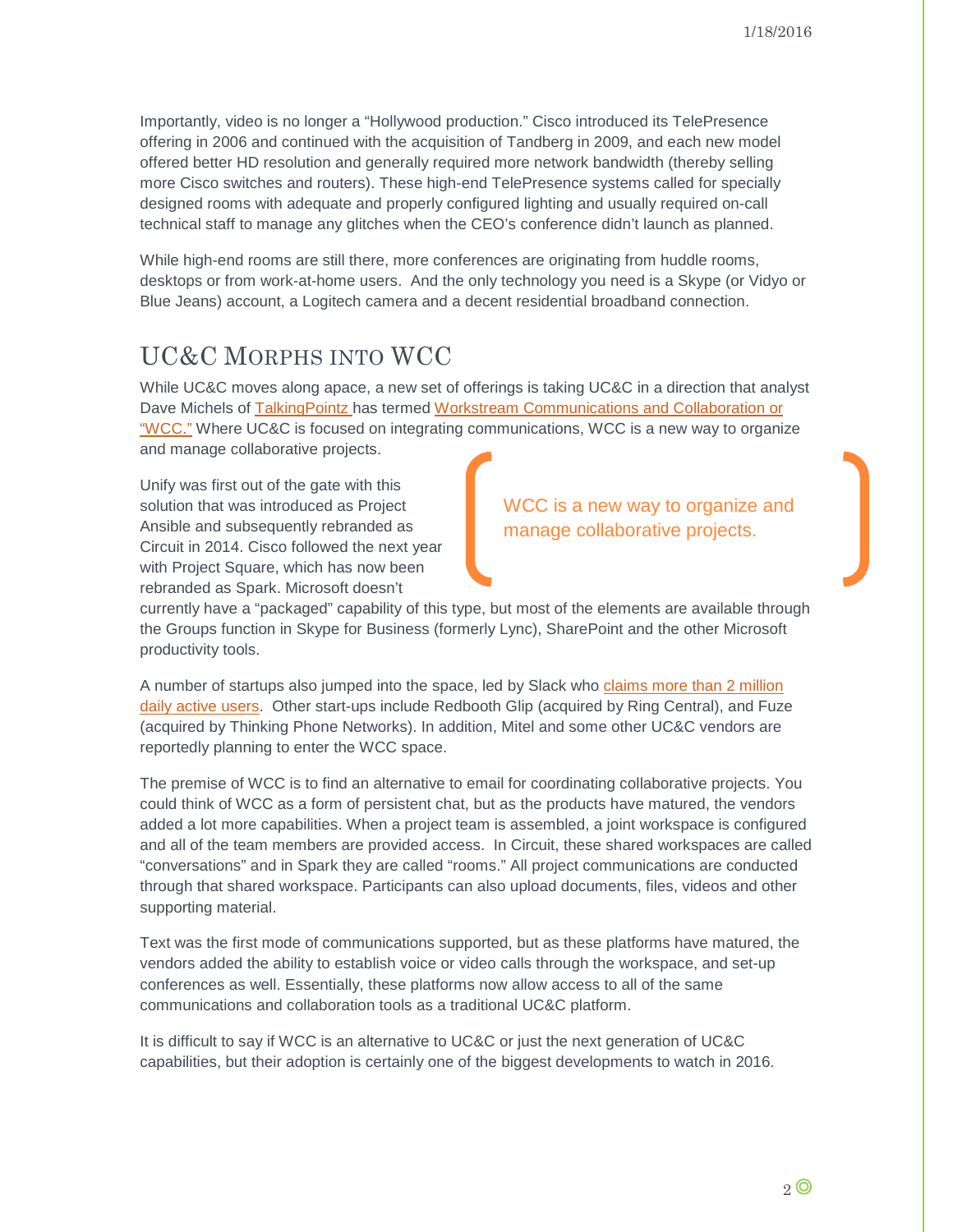#### THE CLOUD - OF COURSE

One key thing about WCC solutions is they are all 100% cloud-based; no one is offering a premises-based version as yet, nor have they announced any plans to do so. However, this shouldn't be surprising for two reasons.

Cloud-based services are exploding. While the market for premises-based PBX and UC&C systems is essentially flat, most estimates peg the growth of cloud-based alternatives in the 30% to 40% range. And in many cases, it's not just a matter of cost. In reality, most analysis shows that when

Organizations are going to the cloud for business reasons more than for purely financial

all of the support costs are included, cloud solutions are generally more costly after the first two to three years. Organizations are going to the cloud for business reasons more than for purely financial considerations.

The other reason is that cloud reflects the consumer model of delivering a new service. First it was "bring your own device", typically a consumer inspired one like the iPhone, but then it morphed into "bring your own application." Now we're starting to see enterprise suppliers emulating the business models and roll-out plans of consumer suppliers with "freemium" options to entice user adoption.

The key with cloud is that it now a business issue as opposed to a strictly dollars-and-cents issue. Enterprise C-levels are looking to outsource all non-core tasks so they can focus resources on the capabilities that are truly unique to their organizations and best able to produce business results.

#### THE DECLINE OF VOICE

People like to talk, so voice will never fully disappear; however, its usefulness in the traditional enterprise model is indeed declining. The best evidence is the fact that some enterprises are now seriously [considering shutting down their voicemail systems.](https://www.washingtonpost.com/news/on-leadership/wp/2015/06/04/the-end-of-office-voice-mail/) Companies like Coca-Cola and JPMorgan are discovering they can save money by doing away with voicemail and get almost no negative feedback from users…this is particularly true of young users who may never have left a voicemail message in their lives!

It is somewhat ironic that voicemail is on the wane as UC&C continues to grow. One of the first big capabilities touted for UC&C was unified messaging where users could get sound files of their voice messages sent to their email. Of course, you could also get your faxes that way too, if someone could find a fax machine to send you one.

Voice will survive in certain applications, particularly audio conferencing and contact center. However, increasingly we are seeing audio conferences (and even one-on-one calls) augmented with web conferencing or screen sharing. (With regard to the contact center, I'd love to see a study that tracked the average age of callers to a contact center. I know my mother-in-law still calls that toll free number to listen to music on hold but my son certainly doesn't!). In the meantime, the contact center industry is moving as quickly to the multi-modal contact center model where reps field text chats, emails and social media interactions as well as voice calls.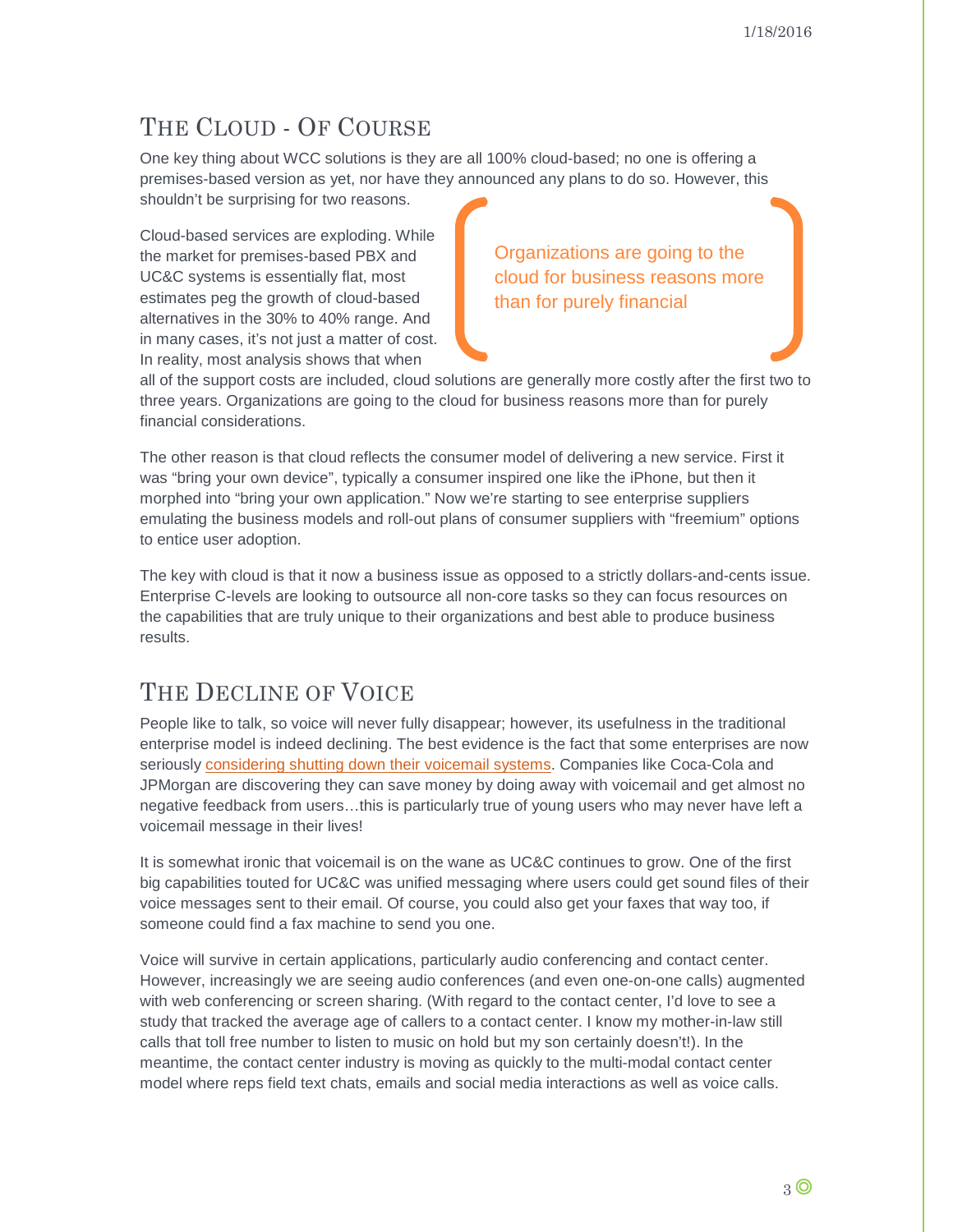#### THE ASCENDANCE OF TEXT

While traditional person-to-person voice calling is in decline, text is skyrocketing. What started with AOL Instant Messenger, then matured with mobile short message service (even when we had to compose those messages on a 12-button keypad), exploded with the introduction of smartphones. However, text remains a Tower of Babel, a problem we hope the industry will start to tackle in 2016.

The vehicles people use for text are changing. In the US, traditional mobile SMS usage peaked in 2012. Its clear users are not giving up on text; rather, they have switched to other options. The first major breakout was BlackBerry Messenger, but now Apple's Messages, WhatsApp, and the texting capabilities in Facebook and the other social media platforms have clearly taken over. Unfortunately for enterprise users, the UC&C texting capabilities remain largely outside the mainstream. A few do offer the capability to inter-operate with SMS, but none are able to tap into Messages, WhatsApp or the other popular IP-based services.

The mobile industry has done a decent job of interconnecting the non-UC&C texting options, but we're still waiting for the one fully integrated texting app that will bring all of these various capabilities together. Apple has probably done the best job in integrating Messages, SMS, AIM and others (including Cisco's Jabber) on both Macs and iPhones/iPads, but we still have a long way to go.

In the meantime, we will still see lots of enterprise users in front of their PCs with the big monitor and full-size keyboard and texting away on their mobile devices.

## CONCLUSION - MORE CONSUMER, LESS FUSS

We are in the midst of an epic shift from expensive, heavy-duty but limited function enterprise oriented solutions to lighter, cheaper and embarrassingly, more functional consumer-oriented

solutions. That migration will continue and even accelerate in 2016. Driven largely by the mobile industry, enterprise users are finding that these consumer-oriented tools build on the knowledge base they have built up through their personal use of mobile technologies, and those tools can offer tremendous boosts in productivity along with a truly engaging user experience.

Certainly there will be specialized applications that still call for heavy-duty solutions, and the security requirements of heavily regulated industries will likely stymie the adoption of these consumer alternatives in those environments, but those will be the exception rather than the rule. Users are demanding the types of tools they have found in their personal lives and will demand the same type of

Users are demanding the types of tools they have found in their personal lives and will demand the same type of experience at work.

experience at work. IT can fret about the loss of control, but the genie is out of the bottle, and we will have to embrace the solutions users are calling for.

 $_4$   $\odot$